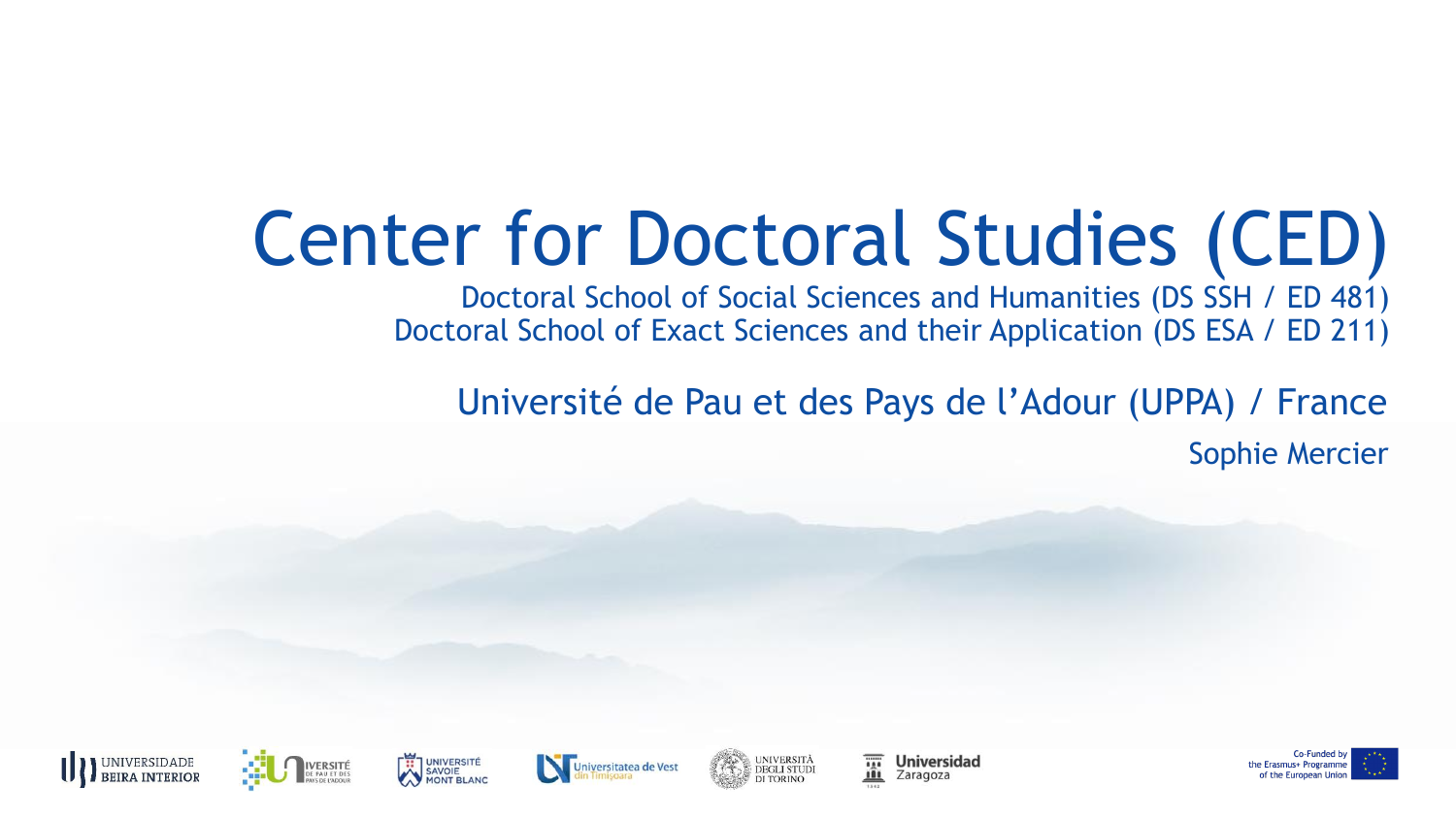# General information on starting a PhD

Access conditions: Master or equivalent

Duration: 3 years (full time) or 6 years (part time)

Is the doctoral training compulsory or not?

Yes at least 150 hours of training (UPPA) covering 6 skill blocks (Fr legislation):

- 1. Designing research (or/and development) project
- 2. Implementing a research (or/and development) project
- 3. Transferring the results from a research Project (R&D, etc.)
- 4. Undertaking a scientific and cultural watch at the international level
- 5. Disseminating the research results to a large audience
- 6. Supervising a research team.

and including *Ethics and scientific integrity*

Fields covered (all/ social sciences /…….)

All fields except medecine



**Universidad** Zaragoza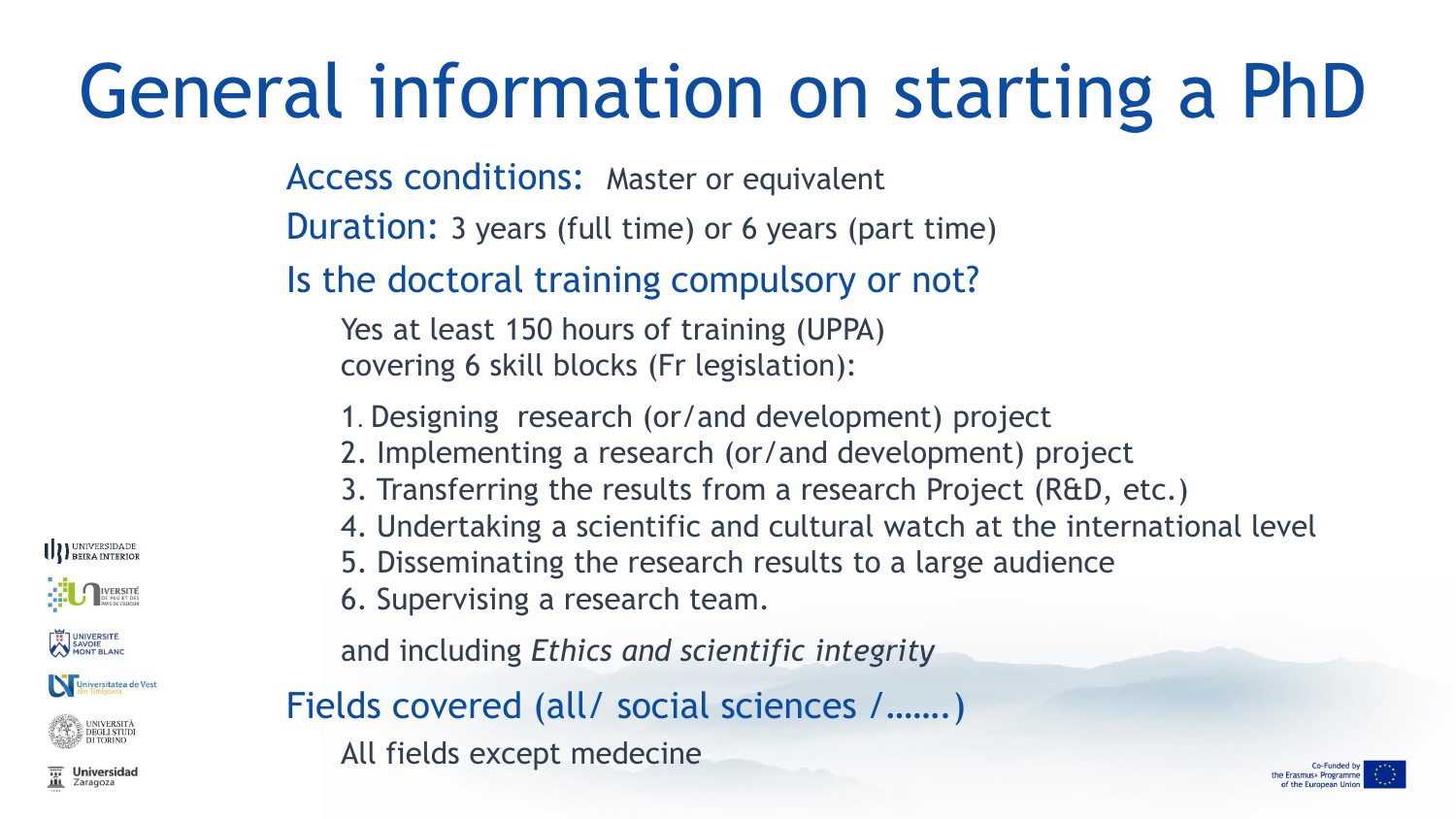## How a programme is run: Guidance

#### Thesis supervisor:

1 main supervisor, responsible for the PhD project

+ possibly 1 co-supervisor

For PhDs with a partner from the socio-economic world: + possibly 2 co-supervisors

(Co)-supervisors: full professors or with research habilitation (French HdR) or authorized by UPPA's Research Council

#### **III** BEIRA INTERIOR IVERSITÉ UNIVERSITÉ Universitatea de Vest **DEGLI STUDI**

#### Thesis commission:

Every year: PhD monitoring committees (mandatory for re-registration) with at least one external member from outside the laboratory

Set up of an individual training plan in the first year, up-dates every year

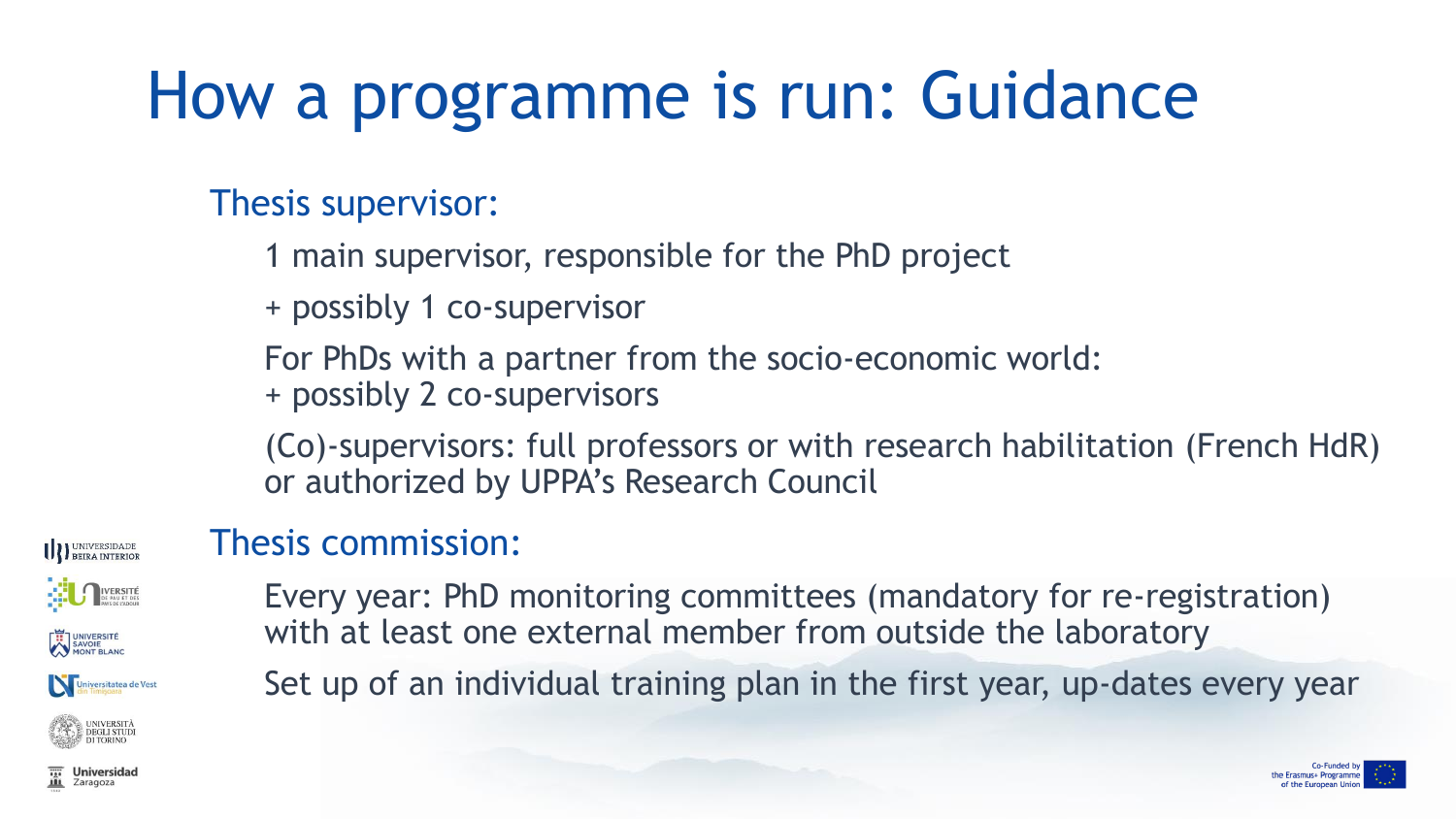## How a programme is run: Funding

#### Level of salaries for PhD students with a doctoral contract (Fr legislation):

#### Monthly salary before taxes:

- $-$  1 866 € in September 2021 (around 1380 € after taxes)
- $-$  1 975 € in September 2022 (around 1460 € after taxes)

#### Level of scholarships

Minimal monthly amount (UPPA): 900€ (for international joint PhDs: only for the time spent at UPPA)



#### Doctoral contracts or other three-year contracts (04 Feb 2022)

- DS ESA: 255 over 300 PhD students, among which 31 private contracts
- DS SSH: 74 over 250 PhD students, among which 5 private contracts



Zaragoza